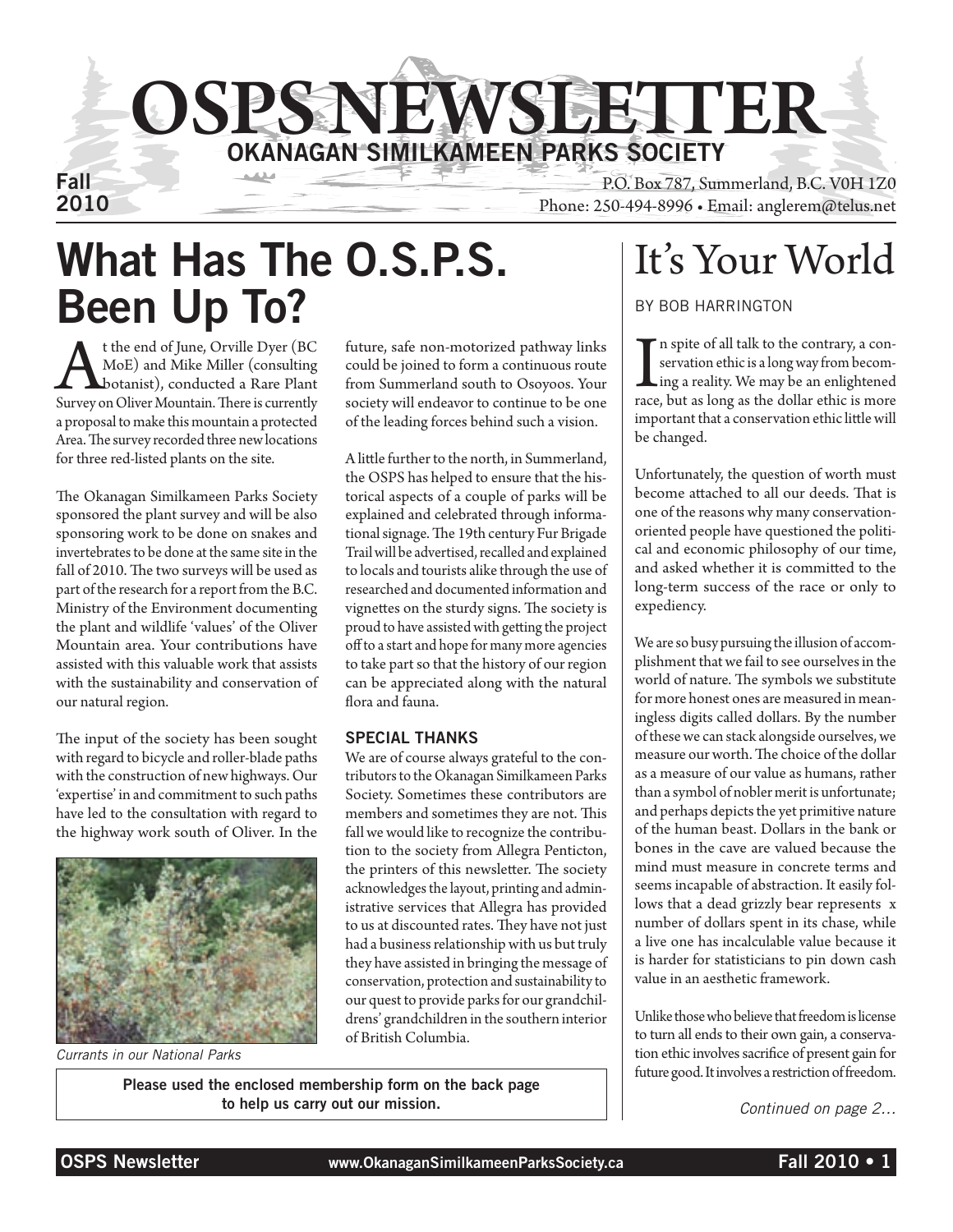# Harold King, OSPS President

Elton Anderson Award

Tarold has lived in the South Okanagan<br>for 80 years, during which time he<br>has made knowledge and protection<br>of nature a way of life. He has willingly passed for 80 years, during which time he has made knowledge and protection on his knowledge to others.

Harold has been a member of the Oliver-Osoyoos Naturalist Club since 1978, serving in various capacities as director, vice president, president and corresponding secretary. He was awarded a FBCN club service award in 2000 and since that time has continued his tireless work on behalf of our environment. Harold and his late wife Joan coordinated the Christmas Bird Count for more than 10 years and Harold still provides homemade soup for the after-count feast. He has also found time to run the family orchard and is an active member of his church and community. Harold credits Joan with providing the support that has made his conservation work possible.

From the BC Nature perspective, Harold has served as board director for more than 20 years. In that capacity, he has faithfully attended regional meetings and also the

#### *… continued from front page*

 It involves recognition of the fact that the accumulation of wealth at the expense of ravaging the Earth is not justifiable. However, soothsayers of the modern age will have their way. They will avoid truth by citing half truths. The wrecking of some portion of the Earth for monetary gain or political capital will be smoothed over with neat packets of figures indicating how many people will be employed, how much a region will increase its net worth, or how much it will increase its tourist potential. The only answer to this kind of oratorical banditry is the adoption of a binding ethic – that immediate gain will not be justifiable when long range ecological damage may occur.

"Heresy!" will be the cry in the market place. Stupidly idealistic, the destroyers will chant. The canned answers are all available to be opened and thrown at anyone who proposes that something less than an ideal situation exists. "Look at the Gross National Product"

BC Nature spring and fall general meetings where his contributions have guided a strong course for naturalists. Harold has contributed his expertise on many issues, both at meetings and through email discussions on conservation matters, where his unique CAPITALIZED words certainly add emphasis! Harold was a member of BC Nature's subcommittee on the future direction of the foundation and was a big help in keeping the foundation on track with its original purpose.

Harold served as BC Nature's rep at the Okanagan Shuswap Land Resource Management Plan as well as the follow-up monitoring committee and has done so for the past 13 years. As such, he has taken an active role in hundreds of hours of meetings.

Along with furthering the aims of BC Nature, Harold has been active in many organizations including acting as director of the Okanagan Similkameen Parks society for 20 years, a volun-

will be the shout. How can we exist if we don't continue the upward trend of the GNP?

The answer ...better that the market collapse but the world still be able to exist. Better that the trees continue to grow on the slopes than that money stack up in the vaults of the already wealthy. Better that the birds return with the spring and that the people be poor than the Earth be saturated with pollutants and the people be dead! Better that we live a life of principle than that the rivers be great sewers. Better that we enjoy the awesome wonders of nature than proving that we know how to produce and export, while we wear gas masks in the smog.

In North America's relatively short history of settlement, many species of living things have passed over the Great Divide and are now forever gone from the Earth. The passenger pigeons will no longer bow the branches beneath the weight of their flocks. The great auk, the Carolina paroquet, the giant sea



teer warden of Haynes Lease Ecological Reserve since 1980, an environmental representative on the West Kootenay Power Committee form transmission lines and a director and interpretive guide for the Osoyoos Desert Society. Harold has also been involved with the Smart Growth Community planning movement, with scouting and with a restoration oxbow project near Road 22 on the Okanagan River.

Harold exemplifies a profound degree of dedication, devotion and energy worthy of this award.

*BCNature – Summer 2010*

mink, the heath hen, the Labrador duck and other species will never be seen again alive on Earth. Sadly enough, North America has lost more species in the last 100 years than Europe has in the last one thousand years.

Yes, it has also been suggested that another species be added to the list of endangered animals – this one is a bit more personal – for it is us – the species Homo sapiens.

Do we need a conservation ethic? – only as we need life. It's Your World!

Bob Harrington lives at Galena Bay, B.C. His latest book: Testimony for Earth and a new edition of The Soul Solution with a foreword by Dr. David Suzuki are now available at www. hancockhouse.com or telephone 250.369.2281 for autographed copies \$23.pp

*North of 50° Local Latitude, Global Attitude – July 2010 vol 8, issue 7*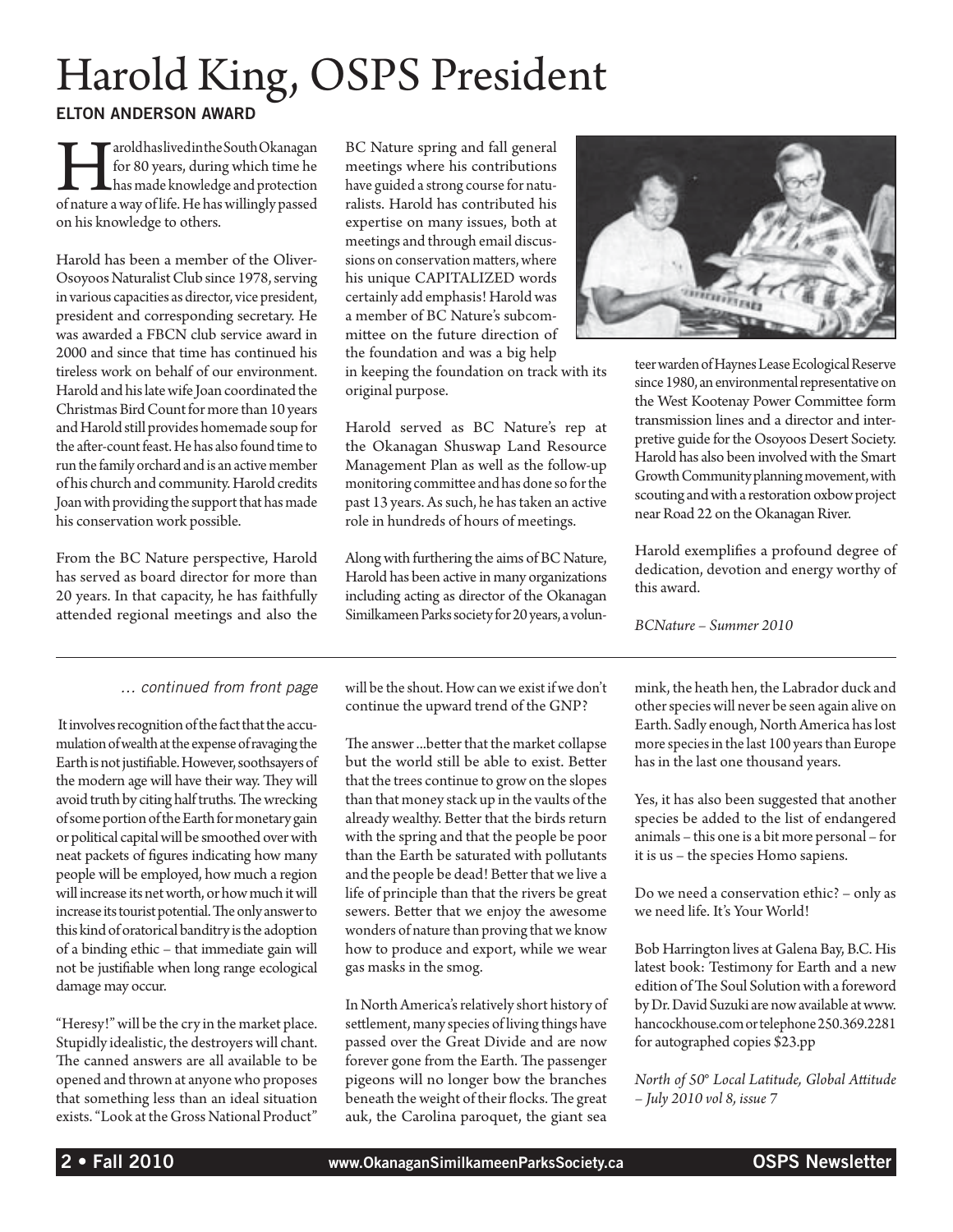# Group Renews Push for National Park

by Jorden Dixon, Penticton Western News – June 9, 2010

Seven years ago the idea of a national park in the South Okanagan surfaced, and the tug of war between supporters and opponents continues as they use the federal government as their rope.

Recently a poll that was organized by the Western Canada Wilderness Committee, and conducted by McAllister Opinion Research showed no major revolts to the idea of the national park. Of the random 405 South Okanagan-Similkameen residents surveyed, 63 per cent said they were in favour of protecting a portion of the South Okanagan-Similkameen through a national park.

A total of 95 per cent of those polled also said it's important to protect the ecosystem in the South Okanagan, and put it above the economy in issues that are of concern in the region.

The proposed park area, running south from Oliver and west to Keremeos and beyond, is Canada's only "pocket desert" and is said to be the home of birds, mammals and plants that can be found nowhere else in Canada, with over one-third of them on British Columbia's threatened and endangered lists.

"It's the most deserving place for a national park," biologist Dick Cannings said. "It has this combination of diversity, richness and rarity, it's very sensitive habitat. These grasslands especially, it's just spectacular."

The area also has a rich heritage when it comes to the people who have inhabited the area over the years and used the landscape to make a living. Ranching, mining, agriculture, logging, the fur trade and First Nations have all contributed to the area's legacy, and it seems the battle between those at either end of the rope has come down to whether or not to preserve its story or continue to let it write itself.

"If we don't protect it, in 20 years we are going to wake up and say 'oh my God, why didn't we do the right thing," said Gwen Barlee, Wilderness Committee policy director. "It's frustrating because you keep hoping that in the next six months the federal government is going to make a positive decision."

Depending on who you are talking to, the criteria of a positive decision surrounding the conflict has its differences.

"As far as we are concerned it's a dead issue," said Greg Norton of the Grassland Park Review Coalition. "We're just waiting for Parks Canada to wake up and kill the thing."

The proposed park area encompasses some already protected areas under the Land Resource Management Plan, which Norton feels is more than adequate, and anything further will just hinder business and recreation opportunities.

"What the LRMP manage to do is reflect the community activities both historically and for the future," Norton said. "Parks Canada is just straight exclusion, and the vast majority of us will be thrown out."

Co-ordinator for the South Okanagan-Similkameen National Park Network Doreen

*Continued on page 5…*

# Meadowlark More Popular Than Ever

by Steve Kidd, Penticton Western News – May 26, 2010

After 13 years of operation, you might<br>think the Meadowlark Festival had<br>the success of this year's festival, it appears think the Meadowlark Festival had **L**reached its peak, but if you look at it's still growing.

"We've still go to evaluate – the festival only finished yesterday – but early signs are that ticket sales are up from last year, which is fantastic," said Antia Dunford, the Meadowlark Festival Coordinator for the Okanagan Similkameen Conservation Alliance.

"I think there is potential for the festival to grow even further, it's certainly not losing any momentum in terms of its popularity from the people that want to visit," she continued.

Dunford said support from the community is an essential factor in the festival's success. Margaret Kitson has been making her Naramata property available to the festival for the last three years as a lunch stopover on one of the birding tours after naturalist Dick Cannings asked her to join in.

"The awareness of this history and the wildlife here combined with Dick's expertise just makes it a great time," she said, adding that she believes in the goals of the OSCA. "It's important to keep this space natural, as you can see by looking at our property."

Without volunteers like Kitson, the tour guides, sponsors and other contributors, Dunford added, the festival couldn't happen.

The Meadowlark Festival is held each May, with the money raised through the annual festival helping OSCA continue with its environmental education and outreach programs.

Dunford said word continues to spread about the South Okanagan celebration, which offered 85 events over five days this year.

People are still recommending the festival to friends and family and even farther a field, she said, with people even flying in from Mexico and other countries to take part.

"It is one of our key objectives is to increase its popularity outside the area as well, which in turn will help tourism and the local economy by bringing in more visitors," she said, emphazing that they are working hard to promote awareness of the festival across Canada.

"The word is still spreading and the festival is looking like it's going to grow, which is fantastic for the area."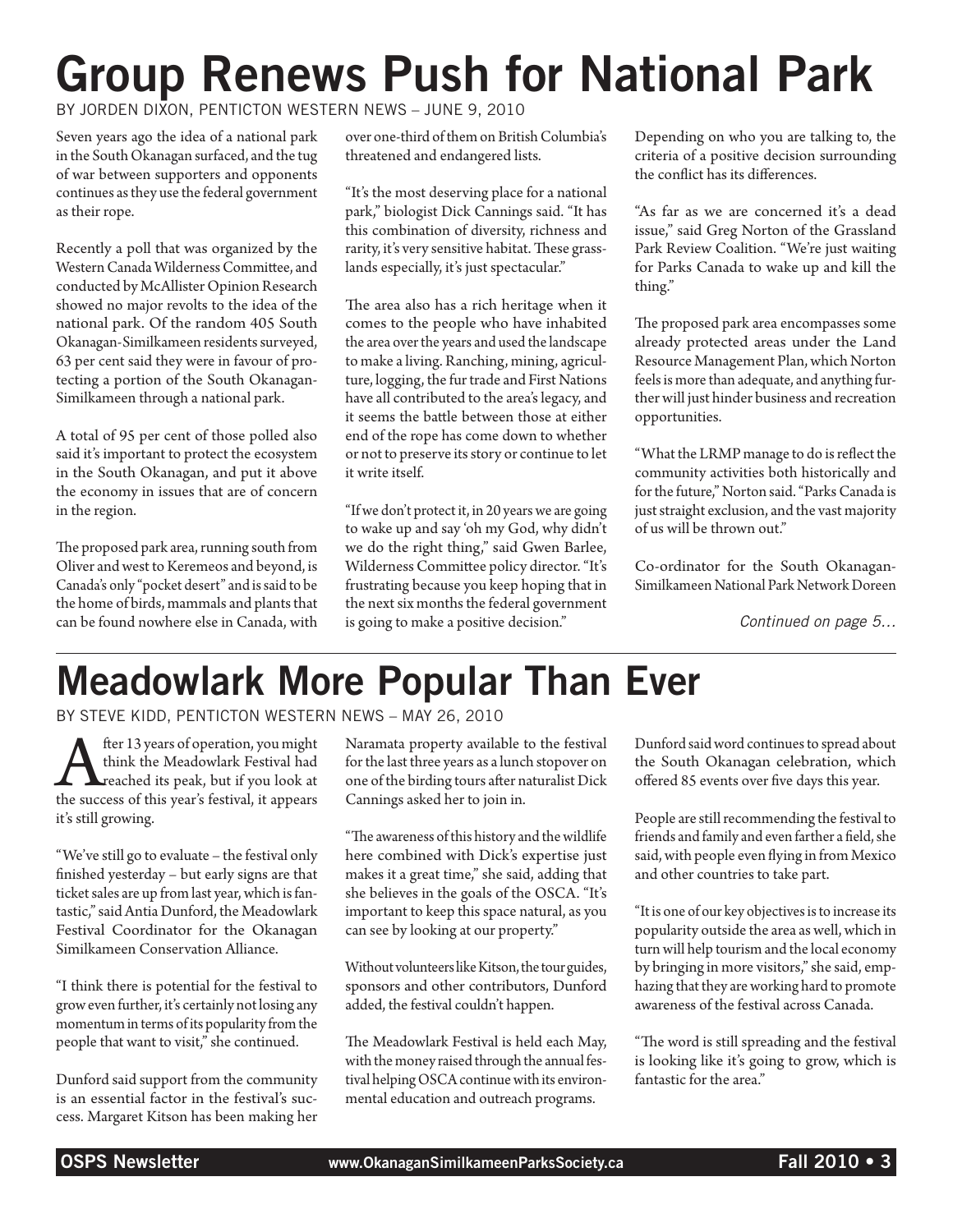#### OKANAGAN SIMILKAMEEN PARKS SOCIETY DIRECTORS

#### Mary Trainer - Director

Summerland, B.C. trainer528@telus.net



**BACKGROUND: I have been an OSPS mem**ber for more than 10 years, and am enthusiastic about my new position as a director. I have a deep love of the Okanagan and Similkameen Valleys. Born and raised in Summerland, I returned here after a career in communications at SFU and later at the Greater Vancouver Regional District, where I worked in the Parks and Corporate Communications Departments. I was fortunate to have worked for an organization that valued preserving parkland, and over a 20-year period saw firsthand how board members, staff, the public and various levels of government could work together to acquire and manage significant amounts of land – which today is a magnificent system of regional parks in the Lower Mainland.

I am also a big fan of B.C. history and have written Slumach's Gold (with co-authors Rick Antonson and Brian Antonson; Heritage House 2007) and The Edge of the Centre (history of Naramata Centre) published by Wood Lake Books in 2009. I continue to work as a consultant and volunteer for several organizations.

AREA OF INTEREST: I'm supporting the OSPS by using my communications skills to revitalize the society's website. The society's significant accomplishments over its 40+ year history, ongoing projects, dedicated members and dedication to preserving parkland in the Okanagan and Similkameen Valleys require an enhanced presence on the Internet.

My other areas of interest are supporting the proposed national park, preserving and promoting historical and recreational lands, and setting aside trails for walking and biking between municipalities.

WISHES FOR THE SOCIETY: I hope that an invigorated website will help to attract increased awareness about the society and potential new members, especially younger people in the Okanagan who are enrolled in environmental/land use planning courses. We look forward to hearing their perspectives and welcome their involvement!

**WORDS OF ADVICE:** Three of my favourite words are "Someday is here." They remind me that time goes by quickly, and to act now on what's important, rather than waiting for some vague time in the future or for someone else to act on my behalf.

#### John Bremmer - Director South Okanagan Oliver, B.C.

BACKGROUND: John has been involved in the B.C. Wine industry in the Okanagan Valley in many different capacities since 1966. He was winemaker, production manager and general manager for Andres Wines over 12 years, a viticulture consultant for St.Michelle Wines for 2 years and production manager for Brights Wines for 10 years. He has served on the viticulture committee for the Association of Grape Growers and was a technical advisor for wine research to the Summerland Research Station. John presently owns and operates a 2 hectare vineyard in Oliver and is a partner with Lynn Bremmer in Mount Kobau Wine Services supplying field sampling, teaching and viticultural services to the B.C. Wine industry.

John has a degree in Agriculture Science from UBC and a Pesticide Applicators License as well as numerous courses in viticulture and wine production. He has traveled extensively touring wine areas of Germany, France, Argentina, Chile, California and Washington and aiding wine businesses in Slovakia, Romania, Moldova, Armenia, Serbia and the Caribbean.

#### VOLUNTEER ORGANIZATIONS:

- Past President of Oliver Rotary Club

- Past President of International Bicycling & Hiking Society

- Director for Okanagan/Similkameen Parks Society

- Member of South Okanagan-Trail Corridor B.C. government consultative committee

- Past director for Oliver Recreation Commission

AREA OF INTEREST: Development of walking and bicycle paths between communities in

the South Okanagan.

WISHES FOR THE SOCIETY: To continue to have a reputation for leading interested parties in establishing protected land areas and encouraging the use of the wonders of B.C.

#### Michael Meheriuk - **Director** Summerland, B.C.



BACKGROUND: Michael was a researcher for Agriculture Canada at Summerland for 30 years. He is now happily retired.

**AREA OF INTEREST:** Michael is concerned with historical structures and wetlands.

WISHES FOR THE SOCIETY: That The Okanagan Similkameen Parks Society can continue the work done so far.

#### Ian Graham - **Director**

Summerland, B.C. indgraha@telus.net



BACKGROUND: My wife Donna and I have been OSPS members for the past decade and a half. At the last annual general meeting of the society I let my name stand for election as a director and was fortunate enough to be trusted with a position on the board of directors. Born and raised in B.C.'s lower mainland my career as an educator has taken me to many areas of the province including the North Coast, the Chilcotin Plateau, Fort Nelson and, for the past nineteen years, the Okanagan Valley.

With an education degree from S.F.U. and an MEd. From U.B.C. I earned my Professional teaching certificate and was a teacher or a public school administrator for 33 years prior to retiring a year ago. Today I continue to work as an educator, instructing part time at Okanagan College.

CONTINUED ON NEXT PAGE…

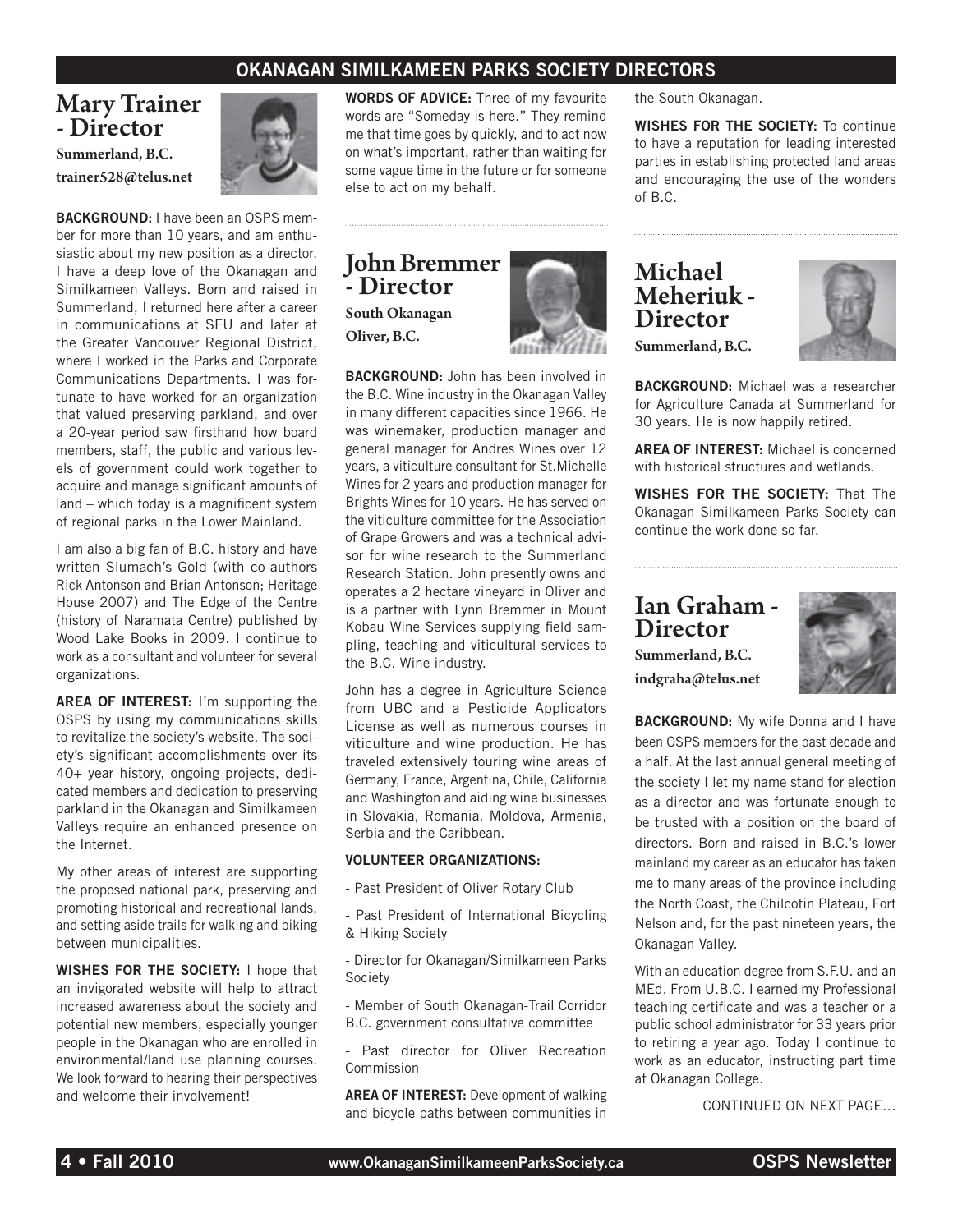#### …CONTINUED FROM PREVIOUS PAGE

I have lived and worked in many areas of the province and have a deep respect and appreciation of the natural world. My belief is that we need to examine the relationship that we, and future generations, have, or will have, with the ecosystem. Whether living through the Pine Beetles' first infestation around Riske Creek in the early 1980's or interacting with the trappers in the northern fringe of the province later in that decade, or worrying about interface fires and water quality here in the Okanagan, I have seen the natural catastrophes. I feel it is up to us to broadcast the need for humans to stop and consider their role in the relationship with nature. This is another educational challenge that I am ready to take part in.

AREA OF INTEREST: Since joining the OSPS board I have been assisting with the editing of the Newsletter. We hope to use the newsletter to keep you up to date with issues and occurrences that are related to our mandate in the southern interior region of British Columbia. I am most gracious to Sheila White, who edited the newsletter for many years, for all of the patience that she has shown while I get up to speed with the job.

WISHES FOR THE SOCIETY: I hope that we can continue with the stellar work that has been done by the society over the past 40 years or so. We need to honour the past, work in the present and dream about the future of our parks, be they municipal, regional, provincial or federal. Parks are something that we can all share.

Words of Advice: Find your passion and become active. It does as much for you as it does for the Cause.

*…continued from page 3* Olson said there has been a lot of misinformation surrounding the park.

"Those who are opposed are admittedly opposed, and they come with their reasons," Olson said. "Some of them are valid and some of them are just outrageous because they aren't the facts."

With the creation of a national park in the South Okanagan some things that go on in the area now would have to be limited or eliminated. Livestock grazing would have to be reduced in order to meet objectives for ecological integrity, and hunting, mining and off-road motorized

## Forest-protection Agency Set Up

Penticton Herald – May 23, 2010

#### Oslo, Norway (AP)

**A multinational deforestation conference will set up an agency Thursday**<br>to monitor aid for helping poor<br>nations protect their forests – a major move ence will set up an agency Thursday **L**to monitor aid for helping poor delegates hope will build momentum for progress at U.N. climate talks this year in Mexico.

The program – called REDD Plus, for Reducing Emissions from Deforestation and Degradation – will encourage rich nations to voluntarily finance forest-protecting projects while co-ordinating that aid to avoid waste and ensure transparency.

"Forest are worth more dead than alive. Today we commit to change that equation," Norwegian Prime Minister Jens Stoltenberg said in opening the Oslo conference, attended leaders and representatives from 52 countries.

By curbing deforestation, Stoltenberg said the world can achieve the "largest, fastest and cheapest cuts in global emissions" of greenhouse gases thought to be causing the Earth's average temperatures to rise.

Protecting the forests could account for onethird of emissions cuts needed to keep temperatures from rising more than 2 degrees Celsius (3.6 Fahrenheit) above pre-industrial levels by 2020 – which scientist say could trigger a climate catastrophe.

recreation are activities that would come to an end if the national park is formed.

However, access and most self-propelled activities would be allowed under the rule of a national park. Horseback riding, backpacking, fishing, biking, swimming and boating are some of the activities that are encouraged within park boundaries.

"I think some people think the land is going to get expropriated or everything is going to be taken away," said Chloe O'Loughlin, executive director of Canadian Parks and Wilderness Society's B.C. chapter. "But that's not true at all."

A political agreement brokered by President Barack Obama at the last U.N. climate summit in December in Copenhagan, Denmark, called for warming to be kept below that 2-degree mark. But the Copenhagen conference disappointed many in failing to produce a legally binding deal for countries to limit emissions.

Deforestation, from logging, crop-growing and cattle grazing, is thought to account for up to 20 per cent of carbon dioxide released into the atmosphere – as much as is emitted by all the world's cars, trucks, trains, planes and ships combined.

Success in setting up a n agency to monitor forest-protection programs could help encourage progress at the next U.N. climate summit at the end of the year in Cancun, Mexico, by creating good will and co-operation between rich and poor nations, Oslo conference delegates said.

Thursday's meeting was the last on REDD Plus planned before Cancun, with work now starting on establishing the agency's infrastructure.

The agency should foster transparency that will "decrease a trust deficit" that has stymied progress in wider climate talks, as wealthy countries express concern about how aid money is used in poor nations, said Indonesia's President Susilo Bambang Yudhoyono, who is co-chairing the summit with Stoltenberg.

"It's one of the most endangered ecosystems in all of Canada," she added. "And we think (the federal government) has all the information they need to announce they are moving forward to the next step of park establishment."

In order to reduce mailing costs, the Okanagan Similkameen Parks Society would like to send the newsletter by e-mail. If you have an e-mail address, please contact Michael Meheriuk at this address; anglerem@telus.net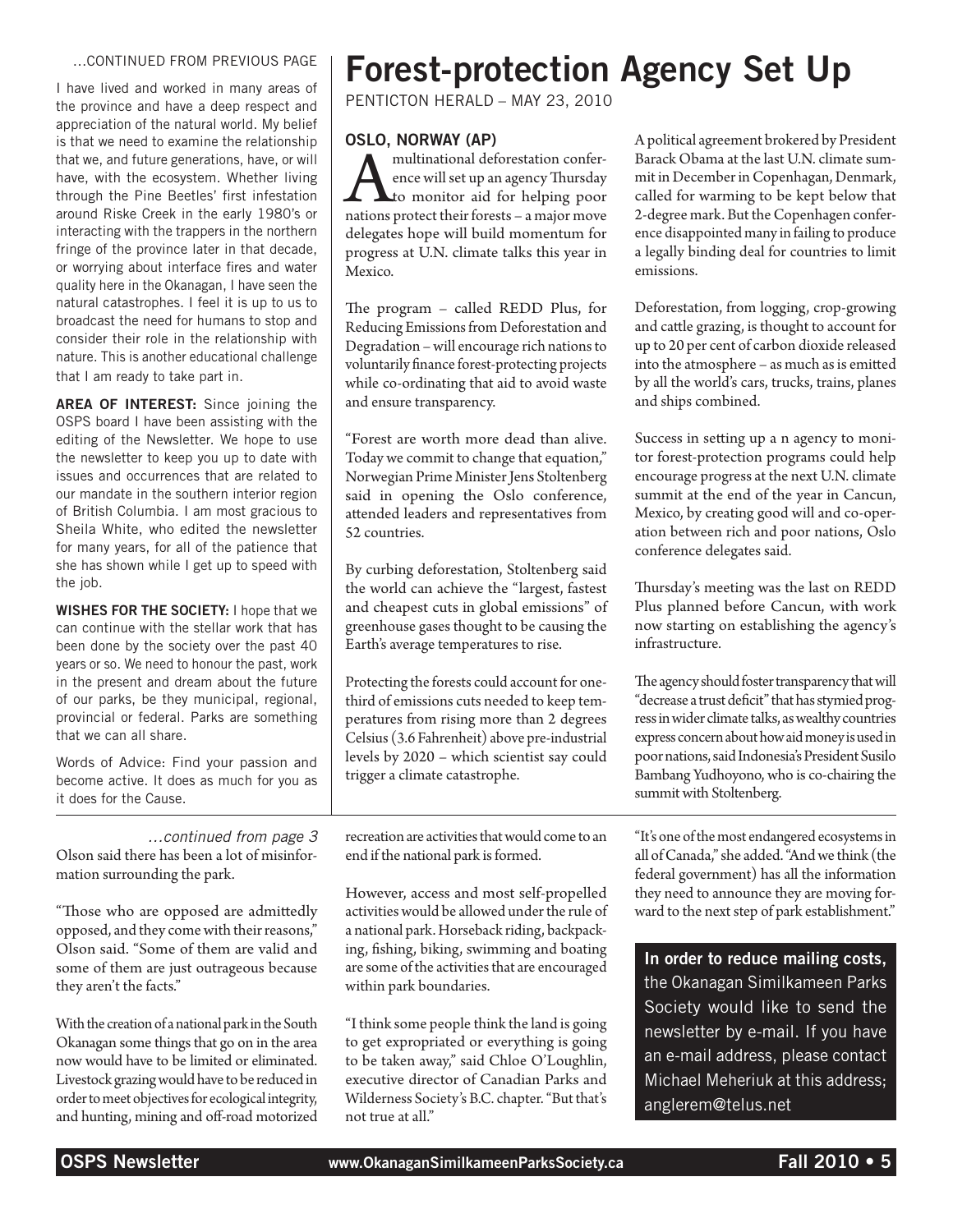#### by Maggie Paquet

We yintroduction to BC Parks came<br>about one sweltering summer<br>Acting on a rumour, I drove to the campabout one sweltering summer afternoon about 35 years ago. ground at Goldstream Provincial Park. Getting directions from park staff, I hiked up a trail to an innocent-looking side branch and went carefully down the steep slope to the river. Amazement greeted me! A waterfall plunged into a deep green bowl lined with shrubs, flowers, and ferns, and towered over by huge Douglas-firs and red cedars. The water was cold and sublimely refreshing. There were a few people there, but it was peaceful. I went back to the swimming hole on hot days throughout that summer and the next. I explored the rest of that remarkable park on Victoria's doorstep, including attend-



ing some of the evening 'naturalist talks' in the park's amphitheatre. I did some research on its history. I wanted to know how and why this precious place came to be dedicated to the public. Ultimately, I was inspired to look into this BC Parks thing."

What I learned motivated me to go exploring around the province at every opportunity. Over the years, I visited other family camping parks – Alice Lake near Squamish, Cultus Lake near Chilliwack, Wasa Lake near Cranbrook, Charlie Lake near Fort St. John, and Lakelse Lake near Terrace. I combed incredible ocean beach parks, such as Rathtrevor near Parksville, and French Beach west of Sooke. I went to parks that offered both front country camping and incredible back country experiences, such as Manning, off Hwy 3 past Hope and Golden Ears, in the Coast Mountains north of the

## $\operatorname{BC}$   $\operatorname{Parts}$  a jewel in the crown, albeit somewhat chipped

Fraser River. I enjoyed tiny peaceful oases no larger than a few picnic tables and a fire grate, such as Memory Island in the middle of Shawnigan Lake. I wandered through parks that celebrate settlement history, such as Fort Steele in the East Kootenay, and Cottonwood River and Barkerville in the Cariboo. I marvelled at magnificent waterfalls, such as the 137-metre-high Helmcken Falls in wells Gray, and danced in the spray on the big rocks over which the Bijoux Falls tumble in the Pine Pass northeast of Prince George. I fished for steelhead (and caught one!) along the banks of the Quinsam River in the campground park of Elk Falls park near Campbell River. Eventually, I even made it into tow spectacular wilderness parks: the Stikine river RA (now a class A park) in BC's rugged and remote northwest, and Strathcona – BC's very first provincial park – in the north-central part of Vancouver Island.

Years later, while researching my books on BC Parks, I discovered even more about provincial parks that convinced me we had something special. For example:

• The massive Lloyd George Icefield in the heart of Kwadacha, southwest of Fort Nelson and east of the Rocky Mountain Trench, is the largest icefield in the Rockies north of the 54th parallel. *Elkhart Lake Campsite clearcut at Elkhart Lake*

> • Spatsizi and the newer Muskwa-Kechika area parks protect habitat for Stone's sheep, nearly all of th world's population of which occur in northern BC.

> •Volcanics are a major feature of some parks, including Wells Gray, Mt. Edziza, Mt. Seymour, and Garibaldi.

- Khutzeymateen is Canada's only grizzly bear sanctuary and is home to about 50 grizzlies.
- Liard River Hot Springs are ranked in the top five of all North America hot springs.
- Strathcona Park contains the 440m Della Falls, Canada's highest and one of the ten highest falls in the world.
- Inside the 116-km parallelogram-shaped

chain of lakes, river, creeks, and portages in Bowron Lake Park are sedimentary rocks that contain fossil trilobites and primitive corals.

What all this says is that British Columbia, as a jurisdiction, has one of the largest and, along with ecological reserves, most ecologically varied park systems in the world. It is definitely something of which we can all be very proud. But, like liberty, the price of all this grandeur and diversity is eternal vigilance (and we're lucky to have a lot of "park patriots" in our province). Before I get into that topic, however, let's have a brief history of how we got this still great park systems.

#### BC PARKS HISTORY

There have been three primary waves of incentives to establish BC's parks. The earliest was to provide mountain wilderness parks largely



visited by adventurers and wealthy tourist with time and money to spare. Concurrent with commercial tourism promotion was an expansionist desire by governments to entice settlers into new areas. To facilitate this, national and provincial governments ceded long tracts of Crown lands to accommodate building railroads.

In BC, the first park was Strathcona and the railway was the E & N. On March 1st 1911, Strathcona Provincial Park was legislated with passage of the Strathcone Park Act. While the original Act clearly intended to protect the park from mining, logging, and similar industrial development, both mining claims and timber holdings had been granted prior to the park's establishment, and existing rights and interests were exempted from the Act. In 1918, the Act was amended to open the park to the "location, acquisition and occupation of mineral claims under the Mineral Act."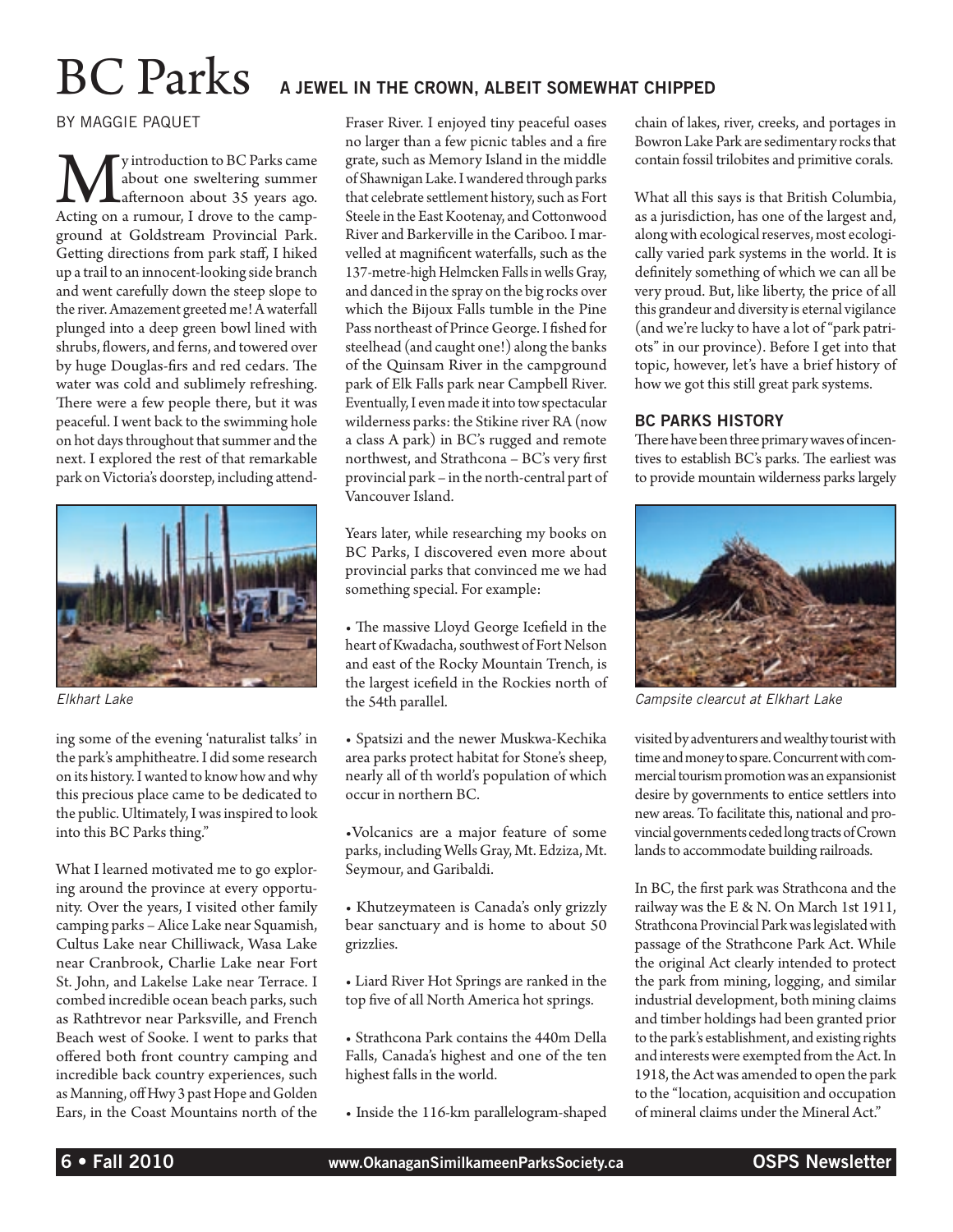And so it began – from the very earliest days of our provincial parks system – this seesaw behaviour of government, shifting back and forth from protecting lands for recreation and conservation on one hand, to allowing – encouraging even – industrial uses on the other.

Strathcona was soon followed in 1913, when BC's second park was established with the Mount Robson Park Act. Both Strathcona and Mt. Robson were adjacent to railway land grants. Mt Assiniboine in the Rockies and Kokanee Glacier in the Selkirks were both established in 1922, and Garibaldi in 1927. By 1930, 13 provincial parks had been created, and at least another 50 areas had been reserved "for the pleasure and recreation of the public".

Not all early parks catered to wilderness enthusiasts. John Dean Park on Mt. Newton in Central Saanich was established in 1921 as a day use park and to protect a small bit of oldgrowth Douglas-fir and Garry oak-wildflower meadow. Unlike previous parks, this was the first donation of private land for the specific purpose of park designation.

Up until the Depression, parks were added and managed haphazardly. A forest Service public works program was created in 1929. For nearly the next three decades, parks were the responsibility of the Forest Service. In 1957, the Department of Recreation and Conservation was created, including an independent Parks Branch. A philosophy of establishing, operating, and managing provincial parks became more clearly defined.

The next wave peaked in the 1950s and '60s. This was a time of road-building to meet the greater mobility of post-war peregrinations; matching it was a major expansion of the provincial park system. Destination campground parks to serve the newly mobile middle and working classes cropped up along equally newly built roads all across the province. These parks featured family-oriented campgrounds, expanded facilities, such as picnic tables, potable water, outhouses (even showers and flush toilets in some), fire grates and the provision of firewood, and – what became hugely popular – BC Parks' famous interpretation programmes. The big parks had wardens and on-site staff to assist visitors...oh, and collect camping fees.

A revised Park Act was passed in 1965. It

provided a detailed classification of provincial parks, management guidelines, and increased protection, including restrictions on land uses and resource extraction. Conservation, while a partial rationale for a few earlier parks, was becoming an important reason for many of the newer parks.

Setting aside large areas for conservation and to manage parks for ecological integrity and wilderness preservation was becoming an important goal, both for the public and BC Parks managers, and represents the third wave.

Parks were starting to be seen as something other than simply places for the public to visit for sport and refreshment, or places to take the kids so they could blow off steam and maybe learn something about "nature." Rather, parks were beginning to be recognized as sanctuaries for biological diversity, as gene pools, as sources for pure water, as places of beauty in their own right, and as



*Elkhart Lake campsite*

a source for something intangible that is increasingly required, but equally increasingly difficult t obtain, in our crowded and cluttered lives: solitude, spiritual renewal. During the 1970s, large remote wilderness parks were established, including Cape Scott, Naikoon, Spatsizi Wilderness, Mt. Edziza, Purcell Wilderness, and Desolation sound.

Throughout the 1980s and '90s, a number of public consultation processes took place over nearly every corner of the province, including the Wilderness Advisory Committee, Protected Areas Strategy, Commission on Resources and Environment, and numerous Land and Resource Management Planning (LRMP) processes. One of the most important recommendations of the Wilderness Advisory Committee was its advice to government stressing the need for a clear and consistent wilderness policy with explicit management guidelines.

There were some highly controversial goings on during these times, including confrontations with logging and mining interests, such as what occurred in Clayoquot Sound, which resulted in the largest mass arrests in BC history. Nonetheless, these very public processes resulted in significant additions to the parks system, such as Vahalla, Akamina-Kishinena, Kakwa, Carmanah-Walbran, Tatshenshini-Alsek, Stikine River. These were followed in the next decade by large protected areas, often co-managed with First Nations, like those in the Muskwa-Kechika and the Khutzeymateen Grizzly Bear Sanctuary.

The reality of First Nations aboriginal and territorial rights and ongoing treaty negotiations asserted itself into the designation and management of new and existing parks and conservancies. The Nuu-chah-nulth Tribal council and Tla-o-qui-aht First Nation declared Meares Island in clayoquot Sound to be a Tribal Park. In the Stein Valley, the Lytton and Mt. Currie First Nations put the BC government on notice that there would be no industrial activity and no compromises in the Stein. Many of the newer protected areas and conservancies, including the stein Valley Nlaka'pamux Heritage, Ts'il-os, and Anhluut'ukwsim Laxmihl Angwinga'asanskwhl Nisga'a (Memorial Lava Bed), as well as the Great Bear Rainforest, have come into being as a direct result of negotiations with First Nations communities for co-management and other opportunities, as well as protections for traditional livelihoods and values.

Information about endangered spaces and endangered species was hitting the news on a regular basis. Climate change, and its effects on future conditions both in and out of parks, was also becoming a concern.

The Park Amendment Act 1995 increased the total minimum area of the province to be designated as protected park land form 2,550,000 hectares to 7,3000,000 hectares, which was to be further increased to 10,000,000 hectares by January 1, 2000. As of 2010, BC had 989 parks and protected areas in over 13 million hectares, accounting for over 14% of British Columbia's land base.

*Continued on next page…*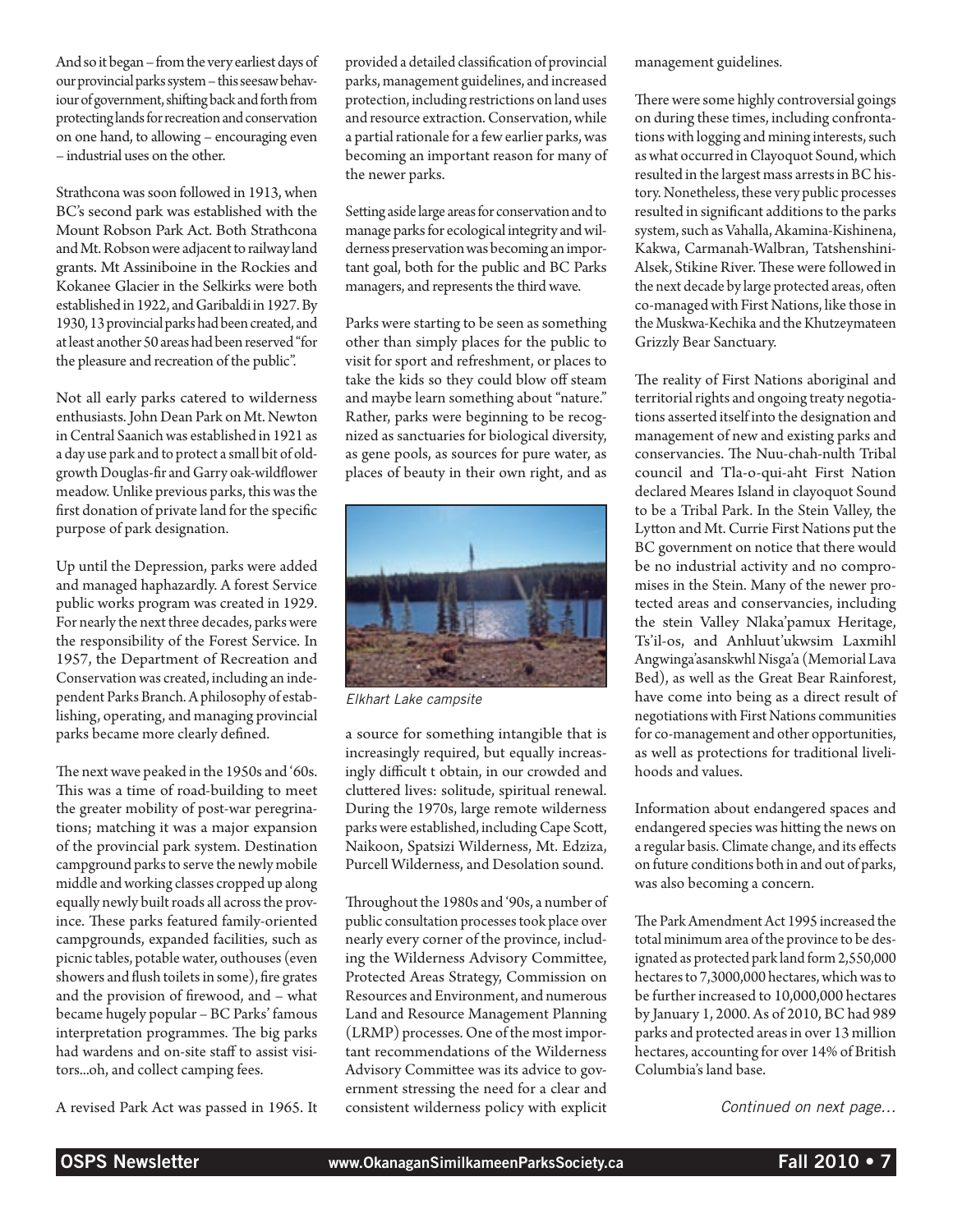#### DISTURBING TRENDS & **CONDITIONS**

While all these additions were generally welcomed by the public, we shouldn't fall into the trap of confusing quantity for quality. While public consultations had helped establish better rationales for parks and park boundaries, and added many important areas to the system, I think most would agree that the quality of management and programmes has declined in recent years. Many of the new parks (and a lot of older ones) do not have management plans. There have been severe cutbacks in both office and field staff throughout the system. One of the biggest losses in the "institutional memory" of many of the former public servants who ensured the high standards BC Parks was once famous for.

As BC Parks entered the new millennium, it was becoming apparent that the comparatively rational days of yesteryear had morphed into the days of nickel-and-diming every aspect of park creation and management, including the unpopular move to increase the size of parking lots at the expense of park lands and install parking meters in a number of parks.

Gone are the days of widespread public consultations on park establishment. Gone are adequate numbers of park wardens to assist visitors and protect park resources. Gone too are the outstanding naturalist programmes, which provided an important public education service not available anywhere else. Contracting out most park services – and stretching them beyond effectiveness – has not resulted in an improved level of service to the public.

A highly disturbing trend has been changing parks and protected areas legislation over established areas to remove land a re-draw boundaries to allow for industrial uses, often with little or no public consultation. Many hard-fought battles involving all sectors of society over many years, such as through LRMP processes, have been turned around with no recourse and little respect for the previous work. The effects of increased roads, pipelines, and transmission lines on wildlife and habitats to allow for industrial developments in and adjacent to protected areas are a major concern. Just a few examples of this include:



• removal of over 1,000 ha from Graham-Laurier Park in the Muskwa-Kechika Management Area to allow for 11 kms of a road or pipeline through the park;

• legislative changes to allow for resort development and directional drilling for oil and gas immediately adjacent to parks;

• reduction of 20% of South Chilcotin Mountains (Spruce Lake) park to allow for mining and tourism in the areas removed;

• removal (allegedly temporary) of lands in Mt. Robson park to run an oil pipeline through it;

• the massive number of IPPs and "run-ofriver" projects that will affect conditions inside parks and fish and wildlife outside parks.

#### TIME TO RE-ORGANIZE & RE-FOCUS?

Environmental groups like Canadian Parks and Wilderness Society, The sierra Club, and the Western Canada Wilderness Committee have remained focused on issues to do with parks, but likely the rest of us haven't; not so much, anyway. It may be time to have a close look at BC Parks to see what's needed to ensure the system can deliver the promise that many of us felt 20-30 years ago. Maybe it has been a case of "out of sight, out of mind" for much of the public that has allowed some of the reversals in recent years. It's never wise to take anything for granted. The time may be ripe for "parks patriots" to regroup.

Maggie Paquet, biologist, writer, and editor, is the author of Parks of British Columbia & the Yukon, The BC Parks Explorer, and numerous articles about wilderness, parks and the BC environment.

*Watershed Sentinel – Summer 2010*

# Okanagan Trail

#### Ravine Edge, Near Vernon

Instead of climbing up for a view,<br>this easy (but lengthy) eight kilo-<br>metre loop will have you perched<br>an a rim avariabling Kelomelical also nstead of climbing up for a view, this easy (but lengthy) eight kiloon a rim overlooking Kalamalka Lake, Vernon and the Coldstream Valley. From Vernon, drive east on Highway 6, over the railway tracks and past Coldstream Ranch to King Edward Lake forest service road. Turn right. An active route, watch for logging trucks, ATV's and dirt bikes. Continue on this well maintained gravel and road keeping right at about the four and eight kilometre junctions. Around the nine-kilometre mark turn right and proceed over a small creek (trailhead) and park in the clearing down the road. The trail, which is marked and maintained by the Vernon Outdoors Club, follows a ravine and starts with views of Coldstream Valley and Silver Star Mountain to the north. At the clear-cut take the right fork down the embankment and continue along the edge. Yes, you're going to have to climb later, but the views are worth the effort. In spring, wildflower addicts will want to keep a watch out for shooting star, Indian paintbrush, blue clematis, fairy slipper orchid and even chocolate lily. The trail leads to a lovely rest spot overlooking Kalamalka Lake and beyond – so don't forget your camera. You'll want to fuel up here because further along the trail becomes steep. Once you hit the old logging road you have a choice. Make a scenic detour (two rights) to the old hang-glider take-off ramp or turn left and keep an eye out for the mountain bike trail on your right, which will lead you back to the clear-cut and the trailhead. Allow four hours for this one. Hiking boots a must. Poles will come in handy.

Karen Slivar *Okanagan Life June 2010*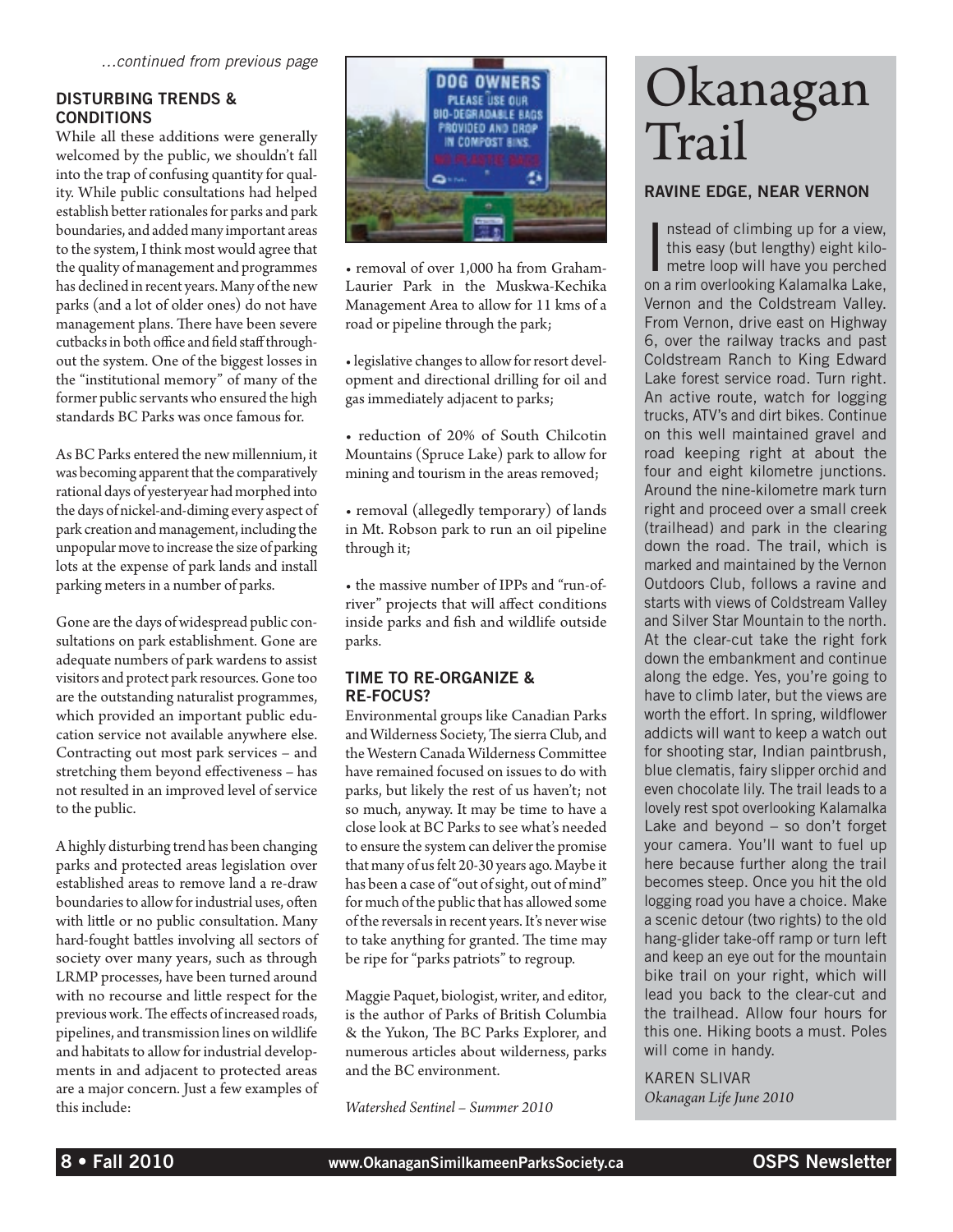# Wood v. Water

by Chief Fabian Alexis, Okanagan Indian Band

The Okanagan Nation has blocked a major logging road. Why? It's not just a matter of asserting our Aboriginal Title and Rights, although that is certainly major logging road. Why? It's not just **L** a matter of asserting our Aboriginal part of it. It's because Tolko intends to log the watershed that supplies the majority of the 1,800 residents of the Okanagan Indian Band with our drinking water.

You would think in this day and age in Canada that the protection of drinking water would be well established. Up until 1962 it was. But back in the early 1960s, the province of British Columbia decided to open up many of these protected watersheds to commercial logging.

Of course most municipalities quickly moved to protect their drinking water supplies. But despite its fiduciary obligation to those citizens it placed on reserves, Canada did absolutely nothing to protect the drinking water

### Eating Our Way Back to the Future: Low Greenhouse Gas Agriculture

by Joyce Nelson

eak oil may soon give us peak food. As we run out of fossil fuels, food will get increasingly expensive not only to produce, but to import and export. Changes to this system can also be good news, however, since globally, agriculture and our industrial food system account for almost one-third of all greenhousegas (GHG) emissions that contribute to climate change. Changing how we farm our food can literally change the fate of the world.

Switching to organic farming methods can reduce carbon dioxide emissions from soil by up to 92%.

*Watershed Sentinel – Summer 2010*

supplies for indigenous communities.

With the forestry company Tolko about to start logging, the Okanagan Indian Band set up an information picket on Westside Road, a paved road which runs through our reserve. High up in the hills we have also established a camp and full blockade of a logging road near Bouleau Lake.

As Chief of the Okanagan Indian Band, I have spent many days and nights both at the information picket line and up at the blockade site, as have many of our band members. The Okanagan Nation Alliance, the Union of British Columbia Indian Chiefs and the Assembly of First Nations have been very supportive of our efforts along with the Western Canada Wilderness Committee and the B.C. Tap Water Alliance.



*Wildflowers in the Okanagan*

elsewhere and wither be compensated in dollars or in wood by the Government of British Columbia for the loss of what amounts to about a three-day supply of fibre for their mill in Armstrong.

Tolko is not the enemy in this situation, government mismanagement and indifference is. The only thing that will change that is if the politicians in Ottawa and Victoria see that there are actually enough people who care about the issue of safe drinking water to make them resolve this conflict.

*Water Canada – May/June 2010*

The solution is obvious, Tolko should go log

## Saying No to Genetically-Engineered Alfalfa

by Joyce Nelson

Opponents of genetically-engineered tion of GE alfalfa. The Harper government (GE) crops and foods are urging Canadians to oppose the introduchas already approved Monsanto's GE alfalfa, but Monsanto has not yet applied for "variety registration" – the next step before the crop can be commercially grown in Canada.

Patrick Connor, a Toronto member of the Non-GMO Project, told me, "If genetically-modified alfalfa is introduced into Canada, it would decimate organic farmers" by easily contaminating their alfalfa crops. Alfalfa is widely used as a cover crop and as a high protein livestock feed. If their alfalfa is contaminated by GE seeds, organic farmers could lose their markets for organic meats and dairy.

Flax farmers in Canada are now paying a heavy price because of GE contamination. Late last year, Canadian flax exports were discovered to be contaminated with a GE flax that is not approved in Europe, and farmers lost their export markets in 28 countries. They are also having to pay for costly testing and cleanup.

Lucy Sharratt, Co-ordinator of the Canadian Biotechnology Action Network (www.cban. ca) is urging Canadian citizens to voice their support for Bill C-474, a private member's bill introduced in Parliament by Alex Atamanenko, the NDP Agriculture Critic and MP for BC's Southern Interior. The Bill would require "an analysis of potential harm to export markets be conducted before the sale of any new genetically engineered seed is permitted" in Canada.

Bill C-474 passed second reading in the House of Commons on April 15 and moved to committee for further study, especially throughout June. This is the first time a bill to change the rules on GMOs has passed second reading. Sharratt says "We can't allow Monsanto's GE seeds to destroy the livelihoods of farmers and jeopardize the future of organic farming."

*Watershed Sentinel – Summer 2010*